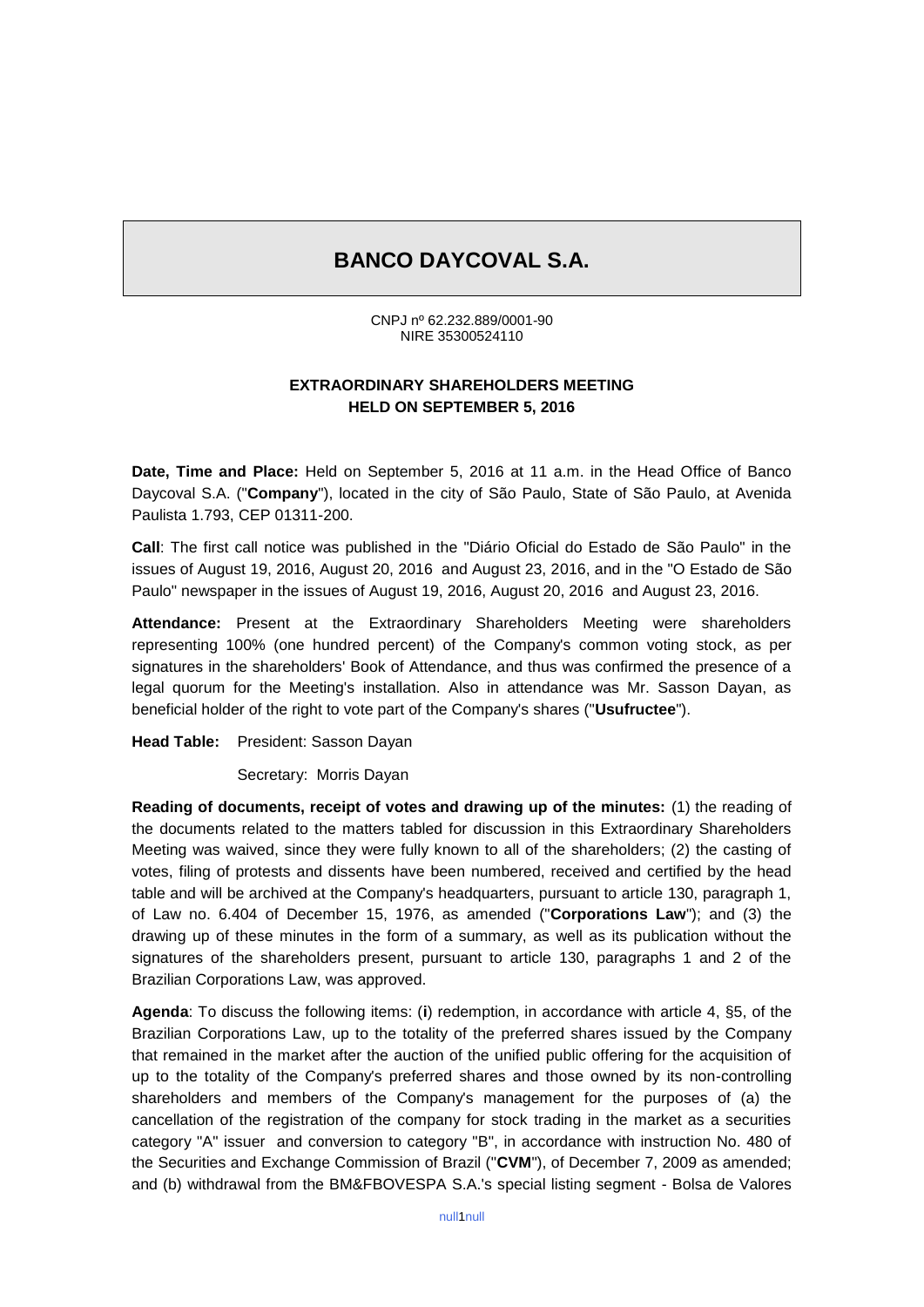Mercadorias e Futuros ("**BM&FBOVESPA**") called Corporate Governance Level 2 ("**Offer**"), held on August 11, 2016, pursuant to notice of the offer published on July 1, 2016 ("**Offer Notice**"), for the same price per share paid in the Offer, adjusted for the change in the SELIC Rate as of the Offer settlement date until the date of effective payment, pursuant to the Offer Notice; (ii) change of the wording of article 6 of the Company's By-Laws, exclusively with regard to the number of shares into which the capital stock is divided, in view of the redemption of shares referred to in item (i) above; and (iii) authorization of the Executive Board to perform the acts necessary to implement the previous resolutions.

**Resolutions:** After the analysis and discussion of the issues on the agenda, having observed the abstentions in the voting guidelines, abstentions of those legally prevented and the other statements presented to the head table, the shareholders resolved:

- (i) to approve, by unanimous vote of the shareholders owning the Company's common shares, the redemption, pursuant to article 4, paragraph 5, of the **Corporations Law**, of up to the total of the Company's preferred shares remaining in the market after the Offer auction ("**Remaining Shares**"), held on August 11, 2016, according to the Offer Notice, for the same price per share paid in the Offer, adjusted for the change in the SELIC Rate as of the settlement date of the Offer up to the date of effective payment, pursuant to the Offer Notice. To this end, 3,891,298 Remaining Shares will be redeemed, which correspond, on this date, to 1.58% of the Company's share capital, in the value of R\$9.08 per share, adjusted by the SELIC Rate, *pro rata temporis*, as from the Offer settlement date, which occurred on August 16, 2016, until the date of payment of the redemption, whose amount will be made available to shareholders in accordance with the provisions of article 4, § 5, of the Brazilian Corporations Law and in article 25-A of CVM Instruction 361, of March 5, 2002, as amended ("**CVM Instruction 361**"). The payment of the redemption amount will be from the Company's balance of profits or reserves account in its financial statements, without a need for a reduction in capital. The redemption amount will be deposited in the respective current accounts of holders of the Remaining Shares, according to the information on record with Banco Bradesco S.A, the institution responsible for the Company's share registration service. In relation to shareholders whose records have not been properly updated with Banco Bradesco S.A., the redemption amount will be deposited and become available to such shareholders through a financial institution that has branches authorized to pay shareholders, at a minimum, in the city of São Paulo and in the other capitals of all the states of the country, pursuant to item 4.2 of the Offer Notice. **In order to receive payment for the redeemed shares, such shareholders must observe the procedures that will be detailed in a material fact that will be disclosed by the Company, pursuant to article 20, paragraph III, of CVM Instruction 361;**
- (ii) to approve, by unanimous vote of the holders of the Company's common shares, the amendment of article 6 (*caput*) of the Company's By-Laws, exclusively with regard to the number of shares into which the capital is divided, with a view to the redemption of shares referred to in item (i) above, which now shall have the following wording: